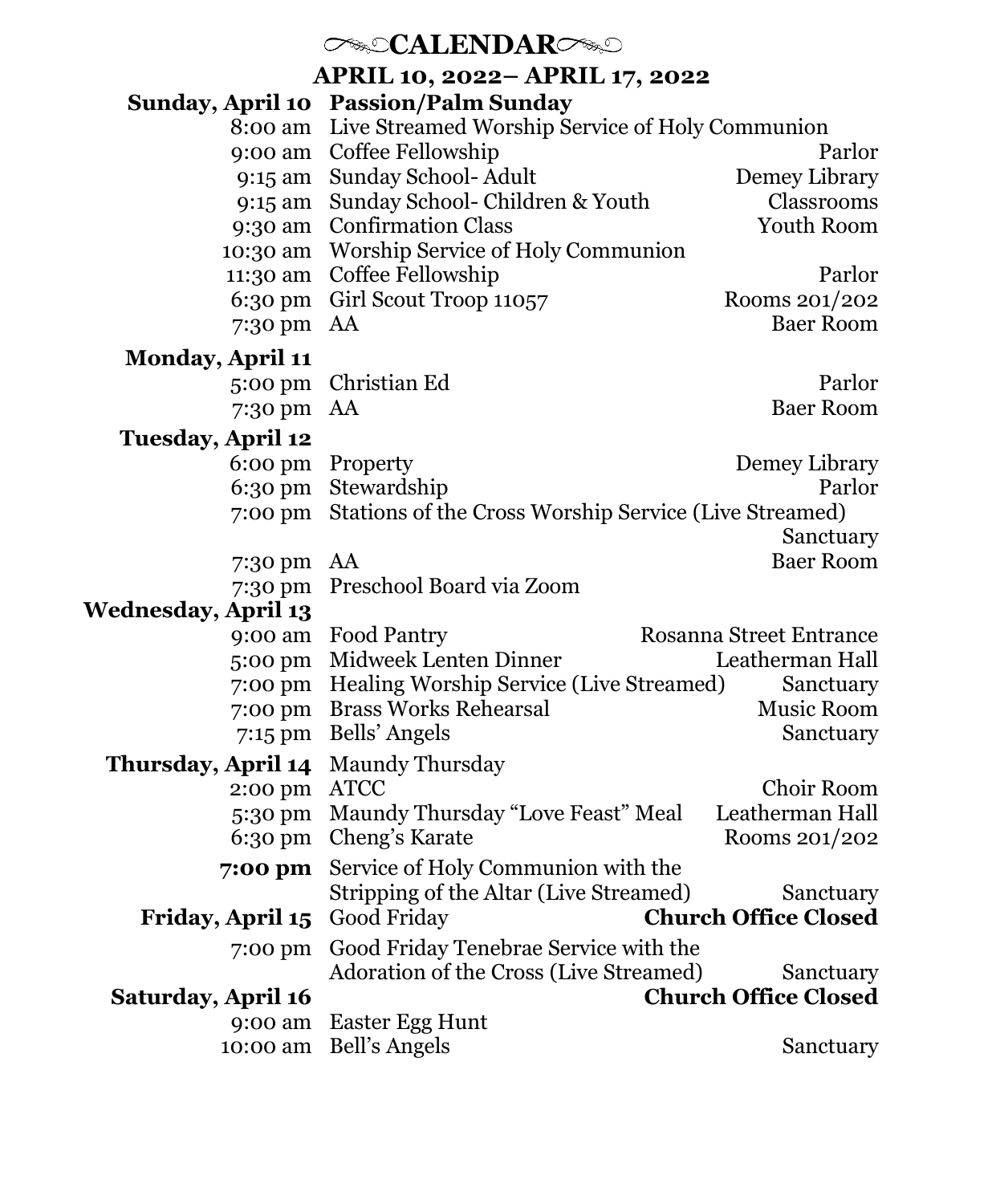### **Sunday, April 17 Easter Sunday**

|              | 6:30 am Easter Sunrice Service of Holy Communion               |                           |
|--------------|----------------------------------------------------------------|---------------------------|
|              |                                                                | <b>Historical Society</b> |
|              | 8:00 am Live Streamed Easter Worship Service of Holy Communion |                           |
|              | 9:00 am Coffee Fellowship                                      | Parlor                    |
|              | 9:15 am Sunday School-Adult                                    | Demey Library             |
|              | 9:15 am Sunday School-Children & Youth                         | Classrooms                |
|              | 9:30 am Confirmation Class                                     | Youth Room                |
|              | 10:30 am Worship Easter Service of Holy Communion              |                           |
|              | 11:30 am Coffee Fellowship                                     | Parlor                    |
| 7:30 pm $AA$ |                                                                | <b>Baer Room</b>          |
|              |                                                                |                           |

## **Monday, April 18 Church Office Closed**

## **ANNOUNCEMENTS**

### **SCAFFOLDING ON MAIN STREET**

Restoration Artisans have been hired to repoint the brownstone at the front of the church on Main Street. For the next few months, you will see scaffolding that has been set up to facilitate this restoration.

### **SOCIAL MINISTRY**

**Last Day of the Lenten Sock Drive** Socks are one of the items most needed by the homeless and transient population. Bring your donations to the narthex and place them in the large sock. Socks will be divided between Christ Lutheran Harrisburg and the Bethesda Mission. So far, we have collected **717** pairs of socks.

**WORSHIP - March Sunday Coffee Fellowship** hosted by: The Choir



**Have you thought about singing in the choir?** Maybe looking for a new thing to do? Join the Chancel Choir on Wednesday, April 20, 2022, in Leatherman Hall for a meal and rehearsal. The Chancel Choir will be celebrating returning to singing through sharing a meal from 6:00 to 7:15 pm. Then we will meet in the sanctuary at 7:30 pm to sing. Don't worry, you won't be asked to sign a contract. Our plan

for this night is to enjoy one another's company and 'dust of the pipes.' We are a fun group of people, and we look forward to welcoming you.

### **CHRISTIAN EDUCATION**

**Easter Egg Hunt**- Grab your Easter basket and bring your children and grandchildren to Zion on Saturday, April 16, 2022, at 9:00 AM, rain or shine, for an Easter Egg Hunt. This hunt is being organized by the High School Sunday School Class, and we hope you can come!

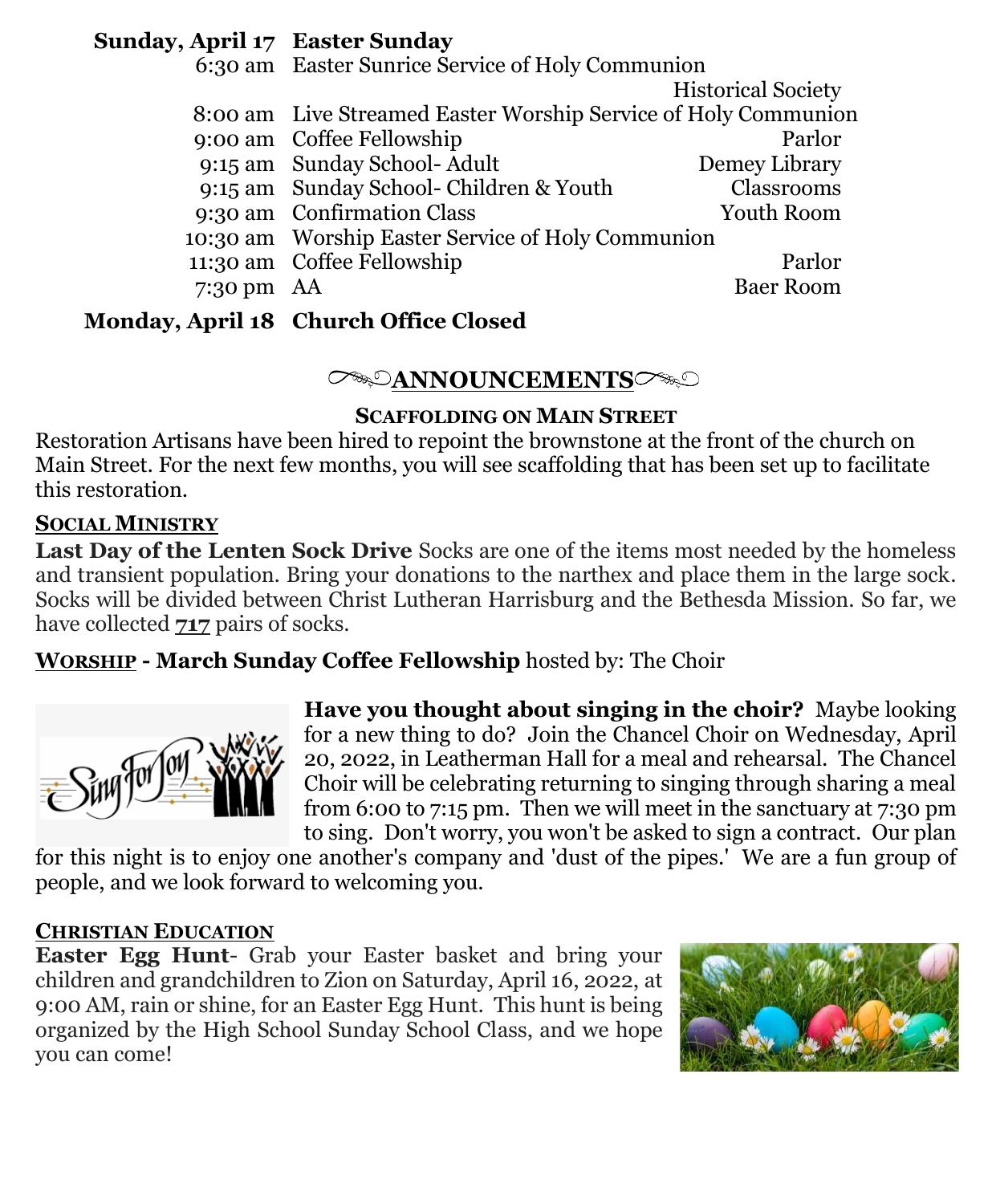#### **In-Person Vacation Bible School Returns at Zion.** This year's theme is: **Monumental-Celebrating God's Greatness!**

**Save the Date:** Sunday, June  $26<sup>th</sup> - Thursday$ , June  $30<sup>th</sup>$ , nightly from 6:00-8:00 pm Information about registration will appear in the May Messenger and in weekly May announcements.

**High School Sunday School Class** meets today at 9:30 am.

## **HUMMELSTOWN FOOD PANTRY NEEDS**

Thank you for your continued support and donations. Your food donations are greatly appreciated. **The following items are needed to stock the shelves:** Spam, spaghetti sauce, kidney beans, evaporated milk, and instant oatmeal.



## **ADULT SUNDAY SCHOOL**



**9:15 am in the Demey Library** - We will be delving into the history and literature surrounding the last days of Jesus' life. AJ Levine sets the narrative in historical context and analyzes the risks and motives of the story's characters. Each session makes use of a video that is 8 to 10 minutes long.

April 10 –Gethsemane: Risking Temptation - Gethsemane Discussion Leader- Ina Thomas

## **WONDERFUL WOMEN OF GOD**



The wonderful women of God will be taking a short break. They will Bible Study resume meeting again on Wednesday, April 27, 2022, at 10:30 am in the Demey Library to continue the lessons from Rob Bell's book "Love Wins."

## **BIRTHDAYS THIS WEEK**



Birthdays April 10– April 16, 2022

Brad Lee Taylor- 04/11 Leanne Halpin-04/13 Joseph Holmberg- 04/13 Judith Taylor- 04/14 Susan Johnson- 04/16 Virginia Chittister- 04/16 Chad Berstler- 04/16